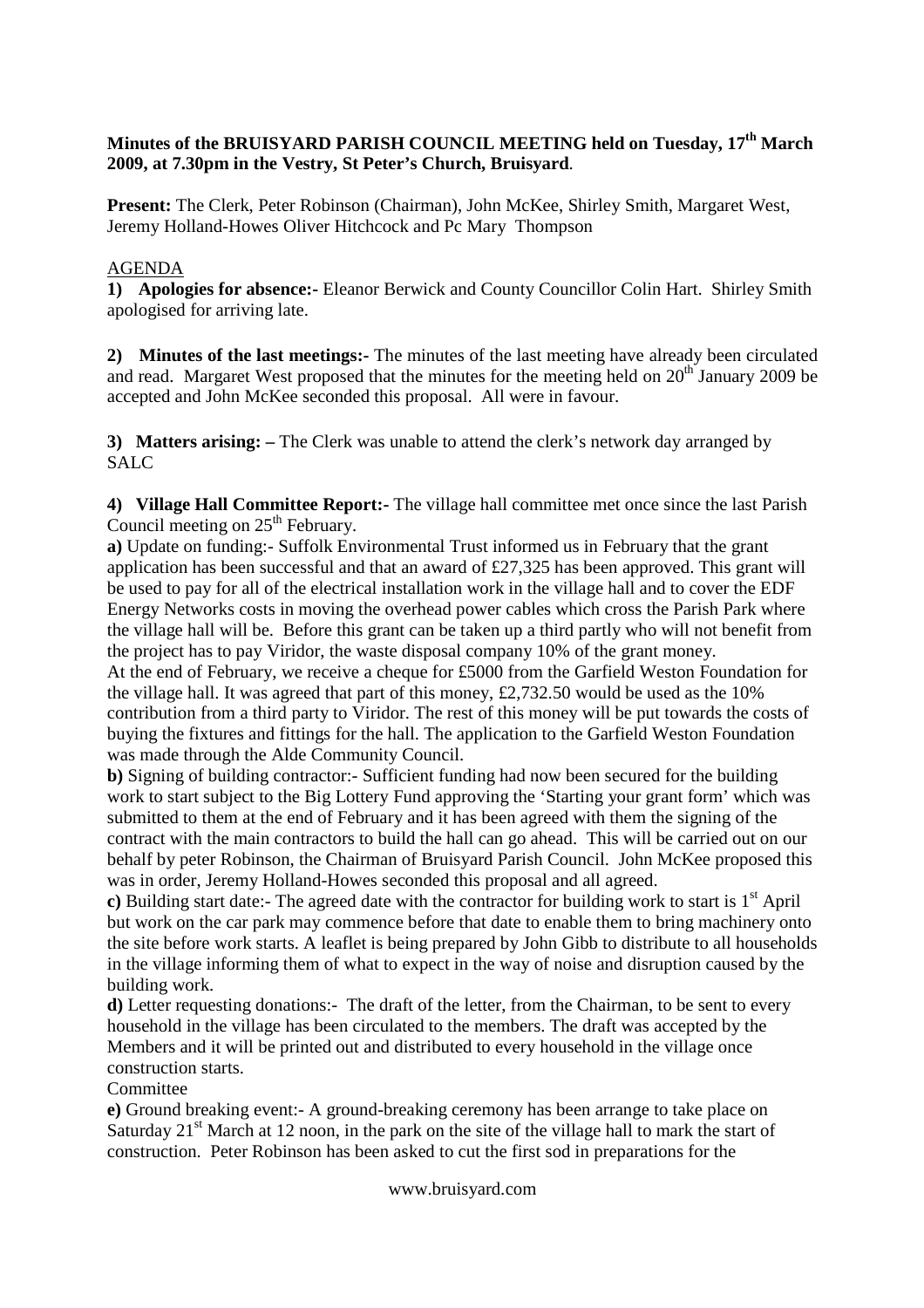foundations. A drink will be provided to celebrate the occasion and it is hoped the press will be present at the ceremony.

**5) Financial Matters:- a)** The 10% third party contribution to Viridor to release the Suffolk Environmental Trust grant is to be met by the grant received from the Garfield Weston Trust. The cheque received from Garfield Weston was paid to the Alde Community Council as the local registered charity acting on behalf of Bruisyard Village Hall who then issued a cheque payable to the village hall. Unfortunately, the Alde Community Council failed to bank the cheque from Garfield Weston before their cheque was deposited into the village hall account resulting in the Alde Community Council cheque being rejected. Due to the urgency in getting the payment to Viridor to draw on the grant to pay EDF Energy Networks Ltd to move the power cables in the hall, David Smith made a loan of £2732.50 to the village hall account by immediate electronic transfer. Cheque No 001 from this account was then written out to Viridor and sent to Suffolk Environmental Trust but this was returned as the payment cannot be channelled through the benefiting party (Bruisyard Village Hall/Bruisyard Parish Council). A cheque, No 002 from the Village Hall account was written out to David Smith in repayment of the loan. Both of these cheques have been returned and cancelled.

**b)** To overcome the problem and avoid further delays, the 10% third party contribution to Viridor has been paid by SLA Partners Ltd which will not benefit from the project, a company owned by David Smith secretary of the Village Hall Committee, as a loan. David Smith is now owed the electronic payment of £2,732.50 and the £2,732.50 paid by his company as a cheque to Viridor making a total of £5465. Peter Robinson proposed he is paid £5465 in repayment of his loans and Margaret West seconded this proposal. All agreed and a cheque from the Barclays Village Hall account was duly written and signed for this amount. .

**c**) Oliver Hitchcock proposed it was in order to have paid Greenacre Tree Care Services, on 25<sup>th</sup> February, £360 from the Barclays Parish Council account for the tree surgery carried out on the oak tree in the Park and Shirley Smith seconded this proposal. All agreed. A request from County Councillor Hart has been put forward for this amount to be granted to the Council from the locality budget and it should be issued in a few weeks.

**d**) The new village hall bank account with Barclays became active on 4<sup>th</sup> February. Proceeds form the wine tasting event and the grant from Garfield Weston Foundation, via Alde Community have been deposited in this account.

**e)** Charity donations:- Shirley Smith proposed that grants of £15 be paid to the following charities, Citizens Advice Bureau, the Disability Advice Service and Suffolk Accident and Rescue Service.

**f) Annual audit review** Richard Pawle carried out the internal audit for 2007/2008. This was carried out in good time to be sent to the external auditors. The Members were confident in the internal audit procedures and agreed that they arrangements should continue for the coming financial year. The external audit was signed off by BDO Stoy Hayward without comment. **Review of internal financial control**:- The only change to the internal financial control in the last year is the opening of the Village Hall account with Barclays. This account will be used for any donations made to the village hall project and any fund raising carried out in aid of the project. The account will be used for the running of the hall once construction is completed. The members were satisfied the financial controls they have in place are fit for purpose. The clerk keeps the Members updated with the Councils finances at the bimonthly meetings and the budget for 2009/2010 was drawn up and agreed at the November meeting.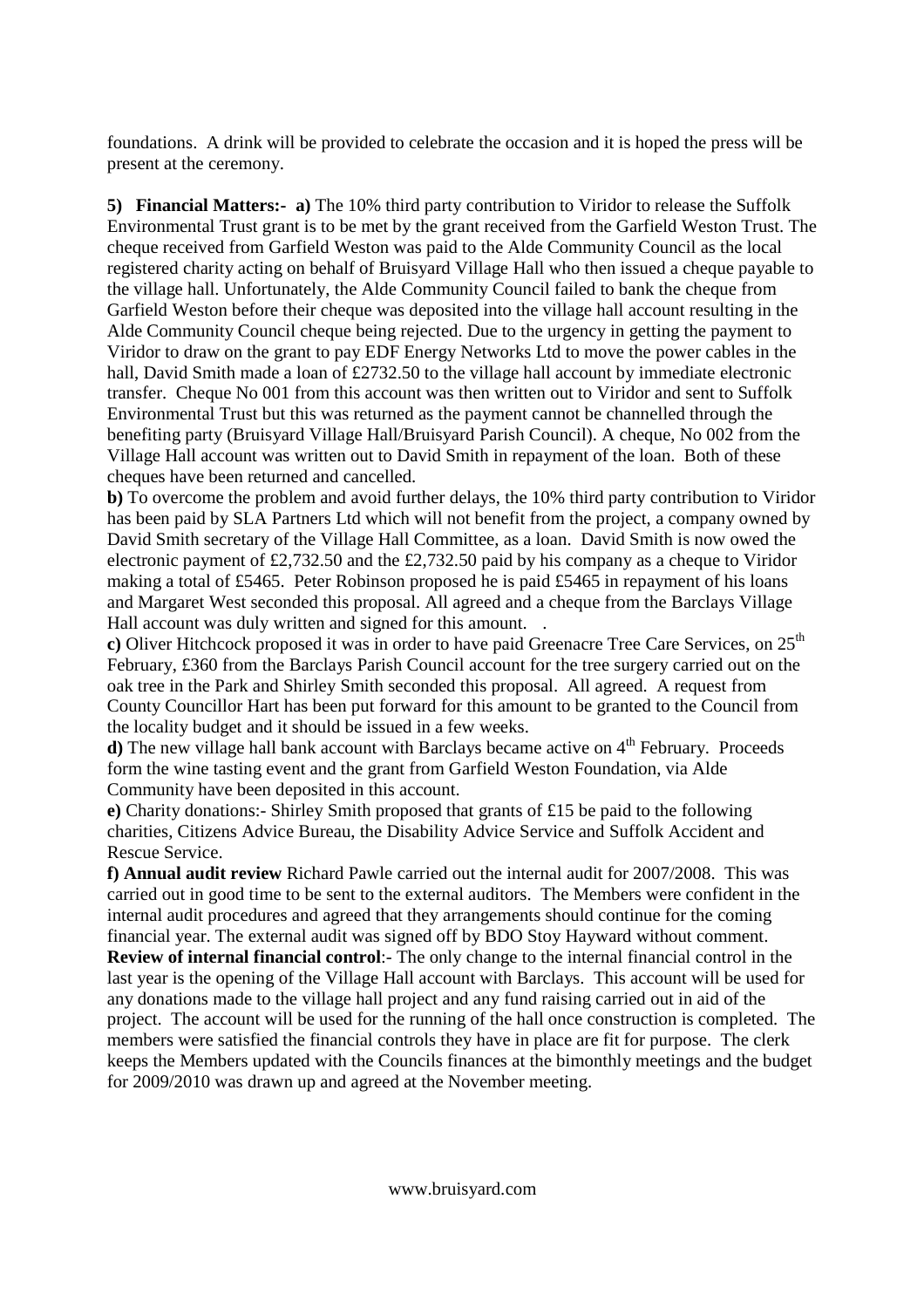**6) Park:- a)** The clerk has contacted Suffolk Services Ltd asking for a quote to cut the grass for the coming year. They have not as yet responded. She will contact them again. It was agreed that the first cut should be carried out mid April.

**b**) The crown reduction of the oak tree in the Park was carried out on 18<sup>th</sup> February. This will have made it safe and prolonged its life

**7) Fund raising and Use of Hall:-** £180.10 was raised at the wine tasting event held in Cransford village hall on  $18<sup>th</sup>$  February. There have been requests for other wine tastings to be held. The Clerk will approach the owners of The Clock House about the possibility of an event being held there in the summer, probably featuring sparkling wine.

**8) Highways** The Clerk contacted highways about damage caused to the roads by the recent floods. Two large pot holes developed by Bruisyard Hall Gates and Church Road was covered with silt and large flints deposited by the flood waters between the ford and the Church. Both these problems have been rectified. John McKee reported that the ditch by Kissingate Cottages is blocked and water runs down the road which freezes in cold weather causing hazardous conditions for road users.

**9) Litter Pick 2009:-** The annual litter pick has been fixed for  $6^{th} - 12^{th}$  April and advertised in the Newsletter. Members agreed to pick litter in the area close to where they live. Rubbish has been dumped on the land at back of Rendham Road by tenants of Suffolk Heritage. John McKee will talk to the Council officer who comes to inspect the swings on Saturdays about the problem.

**10) Bruisyard's School Catchment survey**:- When the Education department was last approached about changing Bruisyard catchment area the Council was informed our children from the village should go to Peasenhall Primary School which means the children would then go to Saxmundham Middle School at the age of 9 under the existing 3 tier arrangement. At present only 17 children attend this primary school although it has the capacity for 50. Under the proposed 2 tier system this would increase to 70 available places taking the children through to 11years old. They would then go to a new secondary school at Leiston. Thomas Mills High School is half the distance for children to travel to as Leiston High. The Members proposed that a questionnaire be sent to all households in the village with school age children using the first 3 questions from the education section of the parish plan plus a  $4<sup>th</sup>$  question as to whether the Council should ask for the catchment area for Bruisyard should be changed to Thomas Mills High School in Framlingham. The Clerk will draw up list of household with children in village and Jeremy Holland-Howes will draft out the questionnaire ready for the next meeting.

**11) Planning:-** The alterations to the original plans approved for Plots 2 on Mill Lane has been granted permission. The owners of Plot 1 on Mill Lane have submitted plans for alterations to the approved plans which the planning subcommittee have examined and supported. The Clerk and Chairman had a meeting with a planning officer of Suffolk Coastal District Council to discus the status of Bruisyard in the Settlement Hierarchy in the Local Development Framework (LDF). At present Bruisyard is listed as 'Other Villages' and any development in these villages will not be looked on favourably. This means Bruisyard will not be allowed any growth in the next 12 years until the next review of planning needs. The Officer suggested in the Councils response to the LDF we put forward arguments why Bruisyard should not be restricted and make a case for the village having aspirations to become a more active place with local services being developed within the village. This will be enabled by building of the village hall.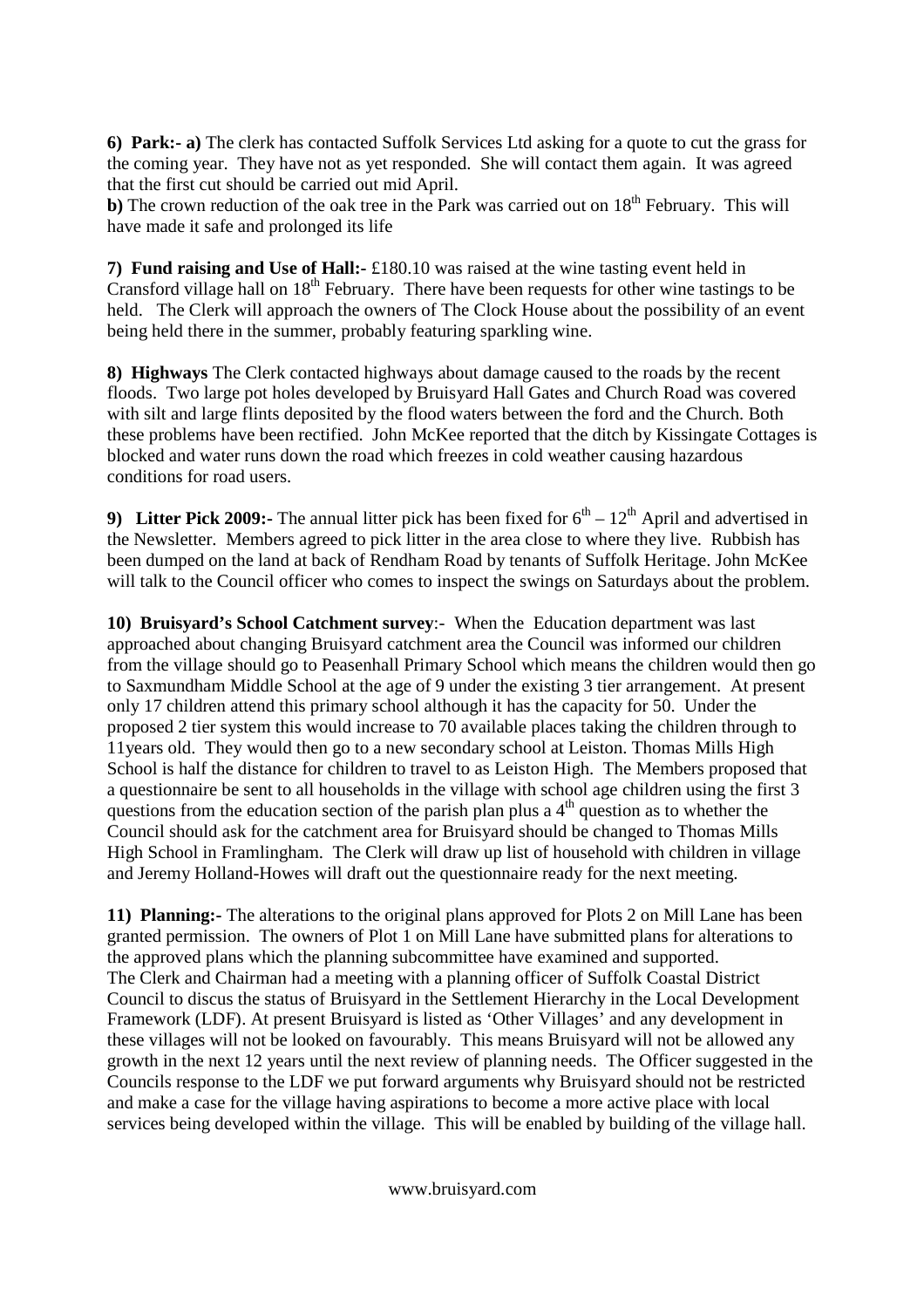The Clerk drew up a response to the consultation LDF which was approved by the Chairman before being submitted to Suffolk Coastal District Council.

**12) Occupancy of rented housing in the village:-** It has been brought to the notice of Members of the Council that the tenant of 4 Vicarages Cottages is rarely in residence there. This cottage is owned by the housing association Flagship, formally Suffolk Heritage and it has been suggested that a housing association house should not be occupied on such a part time basis. This situation was discussed by the Members but it was agreed that there was not enough information for any action to be taken.

**13) Date of next meeting:-** The AGM will be held on 12<sup>th</sup> May following the Parish Meeting which will start at 7:00 pm

# **14) Miscellaneous Items**

Two dates have been suggested for the Coffee Caravan to visit Bruisyard,  $9<sup>th</sup>$  June and  $11<sup>th</sup>$ August. The members agreed these dates were convenient. John McKee reported that there have been two deaths recently in the village, Kenny Warne in February and Eric Peck who was born in the village this last week aged 78.

There being no further business the Chairman closed the meeting at 9:20 and thanked the PCC for the use of Vestry.

# **Pc Mary Thompson report**

The Chairman welcomed the Community Support Officer, Pc Mary Thompson and invited her to speak to the members.

Pc Thompson thanked the members for the invitation to attend the PC meeting as she found it a valuable opportunity to meet members of the village. She will attend the 'Ground-breaking Ceremony' on Saturday  $21<sup>st</sup>$  March and try and attend other functions held in the village in future.

There have been no crimes in Bruisyard since January but there was a spate of crime in November last year. On the first occasion a wheel jack was stolen from one premises and then using this, a wheel was stolen from a vehicle at Bridge works. This was then dumped just up the road and later retrieved. Later in November a spare wheel was stole from another vehicle but this has not been recovered. These thefts have not been solved and it is hoped that there are no more incidents similar in nature.

Pc Thompson is in touch with the villages Neighbourhood Watch coordinator, David Barham. She is happy for anybody to contact her concerning any worries the members of the public my have about crime prevention and she has contacts with agencies which would be able to help elderly residents with problems such as securing a door.

#### **County and District Councillor Colin Hart sent a report to the Members:-**

He was delighted to hear that the village hall plans are about to be put into action and offered his congratulations to all who have been involved and contributed so much time and effort.

He has applied for funding of the oak tree works from the locality budget. This should be approved in the next few weeks.